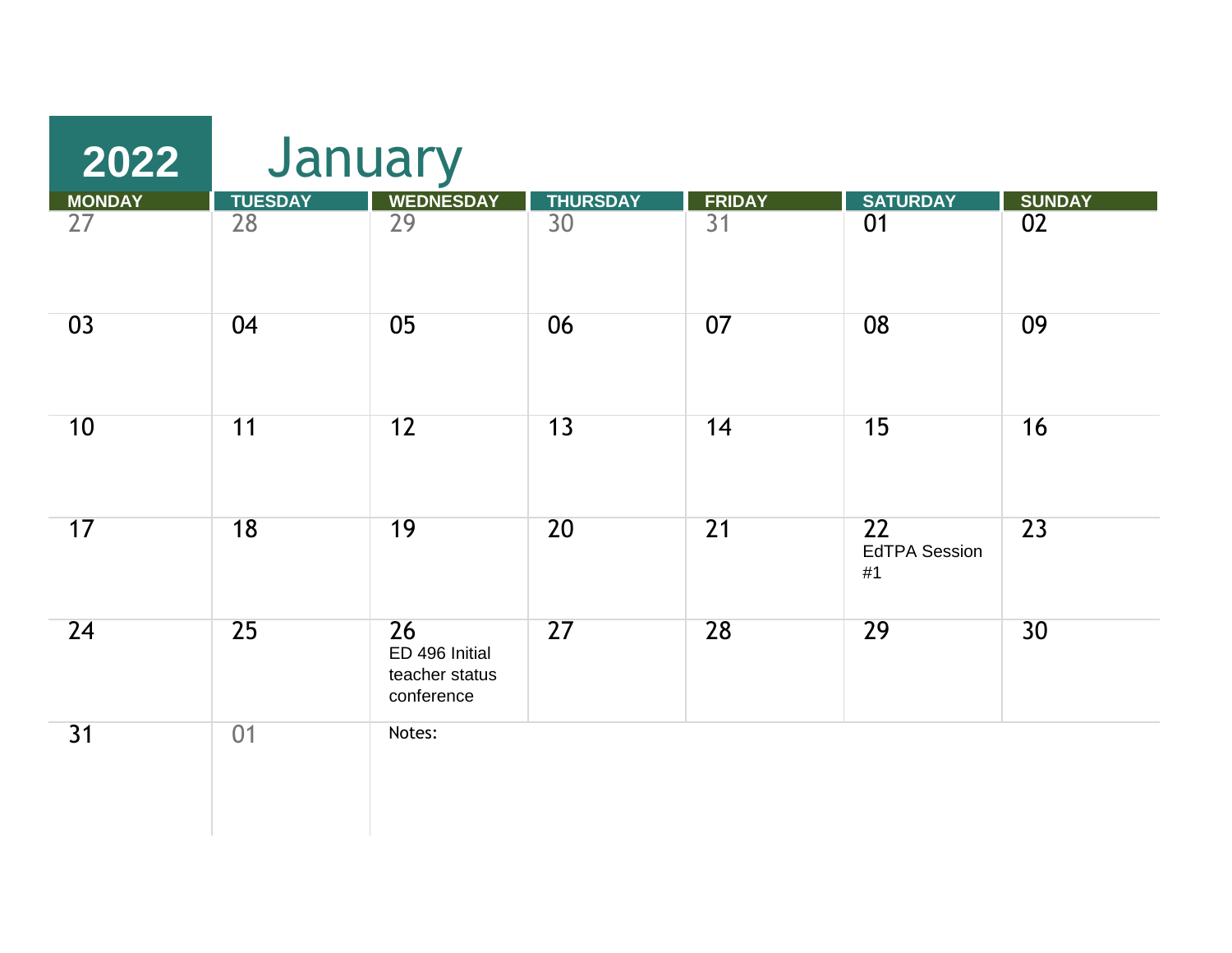| 2022                                                                                      |                                                                                                        | February                                               |                                    |                                                                                                 |                                  |                                      |
|-------------------------------------------------------------------------------------------|--------------------------------------------------------------------------------------------------------|--------------------------------------------------------|------------------------------------|-------------------------------------------------------------------------------------------------|----------------------------------|--------------------------------------|
| <b>MONDAY</b><br>$\overline{31}$                                                          | <b>TUESDAY</b><br>01<br><b>Cooperating Teacher</b><br>Training 8:30-11:00;<br><b>ED495 Orientation</b> | <b>WEDNESDAY</b><br>02                                 | <b>THURSDAY</b><br>$\overline{03}$ | <b>FRIDAY</b><br>04<br>ED 495 Initial<br>teacher status<br>conference                           | <b>SATURDAY</b><br>05            | <b>SUNDAY</b><br>06<br>Eagle Jubilee |
| 07                                                                                        | 08                                                                                                     | 09<br>ED 495 Field-Based<br><b>Semester Seminar #1</b> | 10                                 | 11<br>Dispositions and<br><b>Professional Practices</b><br>assessment 1 by CT in<br><b>Tk20</b> | 12                               | 13                                   |
| 14<br>ED 496 Beginning of<br>first POP Cycle with<br><b>Field Supervisor</b>              | 15                                                                                                     | 16                                                     | 17                                 | 18<br>ED 496 End of first<br>POP cycle with Field<br>Supervisor                                 | 19<br>ED 496 EdTPA<br>Session #2 | 20                                   |
| $\overline{21}$<br>ED 495 Beginning of<br>first POP Cycle with<br><b>Field Supervisor</b> | $\overline{22}$                                                                                        | 23                                                     | 24                                 | 25                                                                                              | 26                               | 27                                   |
| 28                                                                                        | $\overline{01}$<br>ED 495 End of first<br>POP Cycle with Field<br>Supervisor                           | 02                                                     | $\overline{03}$                    | 04                                                                                              | 05                               | 06                                   |
| 07                                                                                        | 08                                                                                                     | Notes:                                                 |                                    |                                                                                                 |                                  |                                      |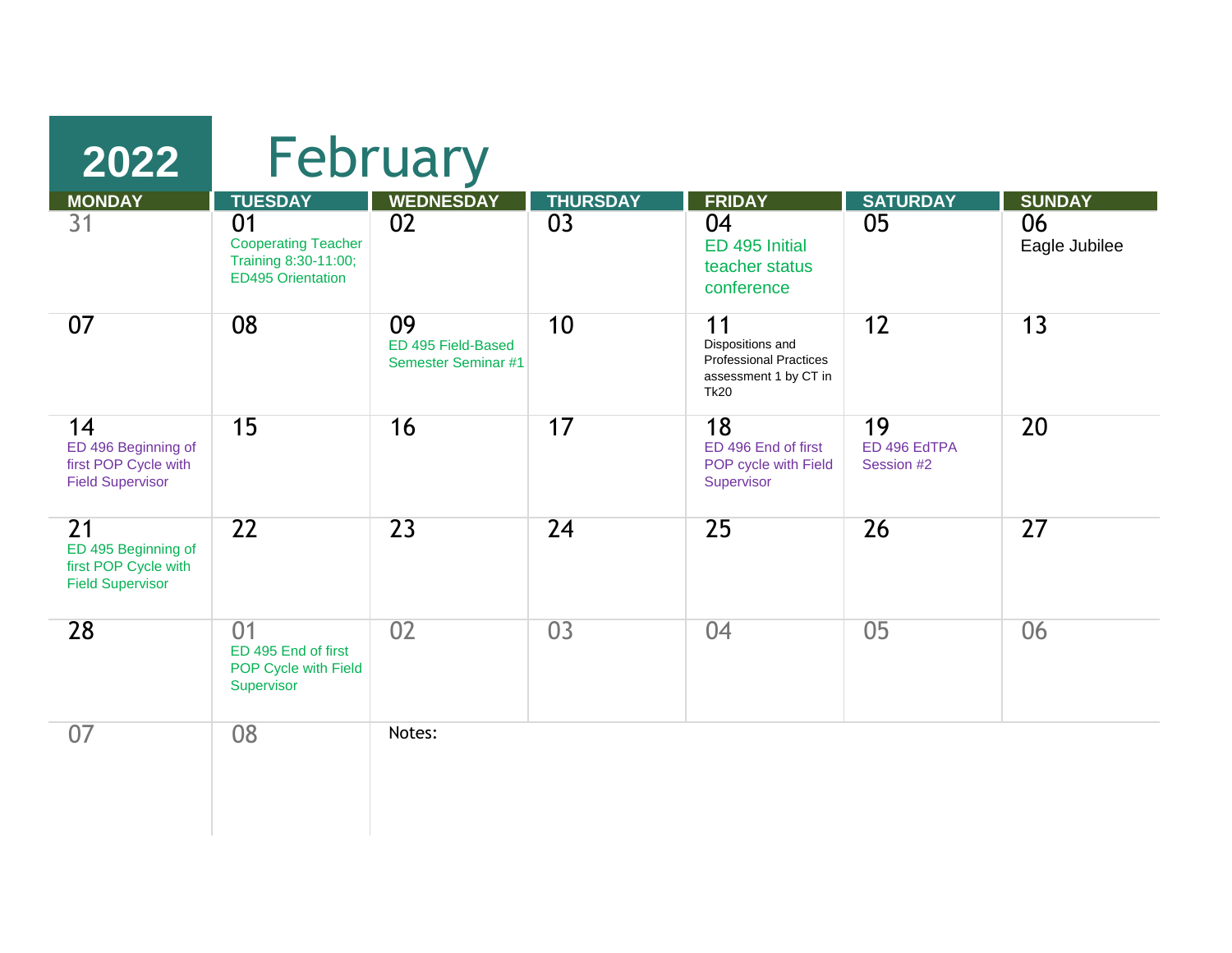| 2022                                                                                                                         | March          |                  |                 |                                                                                                                                       |                                  |                 |
|------------------------------------------------------------------------------------------------------------------------------|----------------|------------------|-----------------|---------------------------------------------------------------------------------------------------------------------------------------|----------------------------------|-----------------|
| <b>MONDAY</b>                                                                                                                | <b>TUESDAY</b> | <b>WEDNESDAY</b> | <b>THURSDAY</b> | <b>FRIDAY</b>                                                                                                                         | <b>SATURDAY</b>                  | <b>SUNDAY</b>   |
| 28                                                                                                                           | 01             | 02               | $\overline{03}$ | 04                                                                                                                                    | 05                               | 06              |
| 07<br>ED 495 Beginning of first<br>POP Cycle with<br>Cooperating Teacher /<br>ED 496 Beginning of first<br>POP cycle with CT | 08             | 09               | 10              | 11<br>ED 496 End of first<br>POP Cycle with CT                                                                                        | 12<br>ED 496 EdTPA<br>Session #3 | 13              |
| 14                                                                                                                           | 15             | 16               | 17              | 18                                                                                                                                    | 19                               | 20              |
| 21<br>ED 496 Beginning of<br>second POP Cycle<br>with Field Supervisor                                                       | 22             | 23               | 24              | $\overline{25}$<br>ED 495 End of first POP<br><b>Cycle with Cooperating</b><br>Teacher / ED 496 End<br>of second POP Cycle<br>with FS | 26<br>ED 496 EdTPA<br>Session #4 | $\overline{27}$ |
| 28                                                                                                                           | 29             | 30               | 31              | 01                                                                                                                                    | 02                               | 03              |
| 04                                                                                                                           | 0 <sub>5</sub> | Notes:           |                 |                                                                                                                                       |                                  |                 |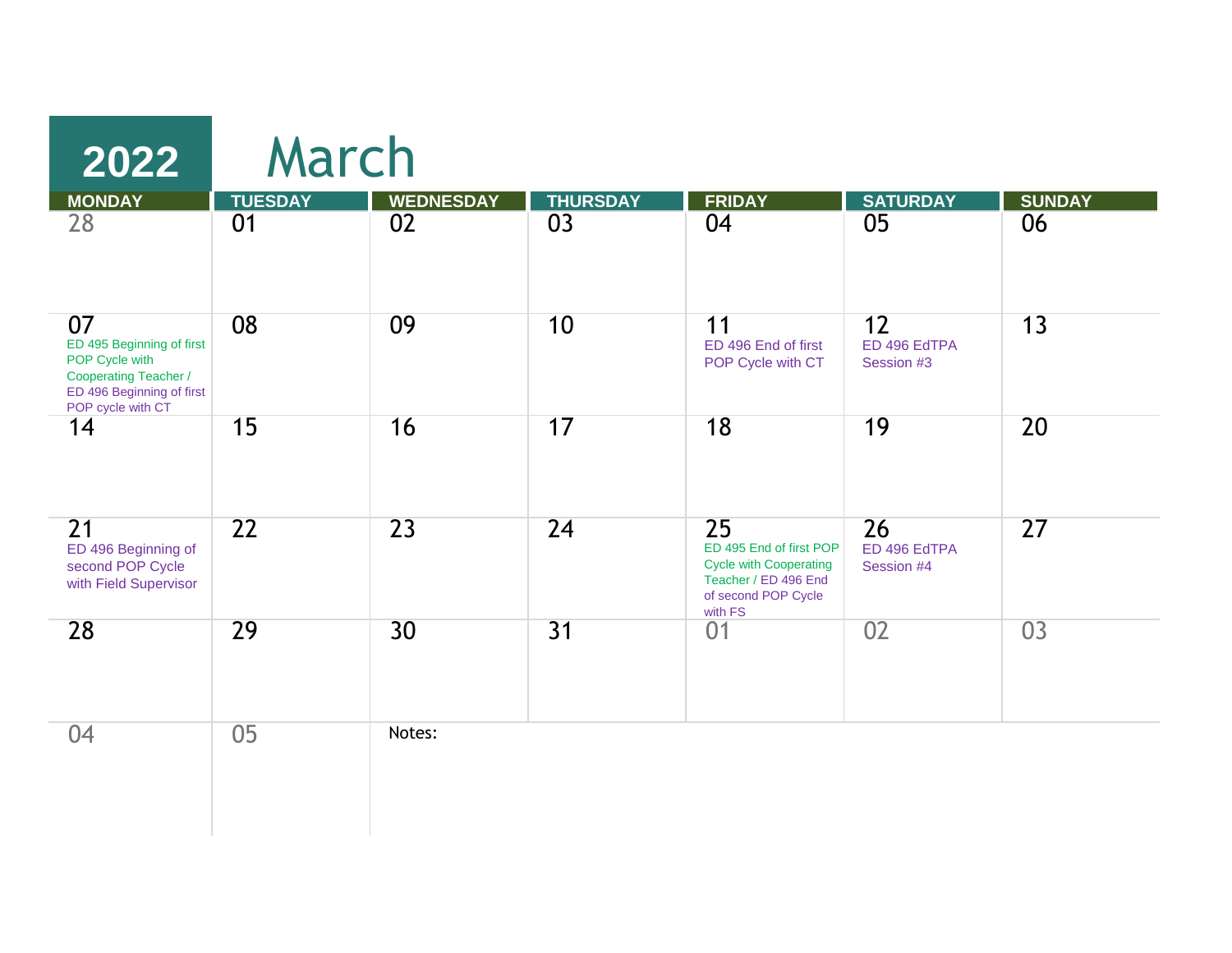| 2022                                                                                                                               | April          |                                                        |                 |                                                                                                                |                                  |                 |
|------------------------------------------------------------------------------------------------------------------------------------|----------------|--------------------------------------------------------|-----------------|----------------------------------------------------------------------------------------------------------------|----------------------------------|-----------------|
| <b>MONDAY</b>                                                                                                                      | <b>TUESDAY</b> | <b>WEDNESDAY</b>                                       | <b>THURSDAY</b> | <b>FRIDAY</b>                                                                                                  | <b>SATURDAY</b>                  | <b>SUNDAY</b>   |
| 28                                                                                                                                 | 29             | 30                                                     | $\overline{31}$ | 01                                                                                                             | 02<br>ED 496 EdTPA<br>Session #5 | 03              |
| 04<br>ED 495 Beginning of<br>second POP Cycle with<br>Field Supervisor / ED 496<br><b>Beginning of second</b><br>POP Cycle with CT | 05             | 06                                                     | 07              | 08<br>ED 496 End of<br>second POP Cycle<br>with CT                                                             | 09                               | 10              |
| 11                                                                                                                                 | 12             | 13                                                     | 14              | 15<br>ED 495 End of second<br>POP Cycle with Field<br>Supervisor / Disp.<br>Assessment by CT in<br><b>Tk20</b> | 16                               | 17              |
| 18<br>ED 496 Beginning of<br>third POP Cycle with<br><b>Field Supervisor</b>                                                       | 19             | 20<br>ED 495 Field-Based<br><b>Semester Seminar #2</b> | 21              | 22<br>ED 496 End of third<br>POP Cycle with Field<br>Supervisor                                                | 23                               | $\overline{24}$ |
| 25                                                                                                                                 | 26             | $\overline{27}$                                        | 28              | 29                                                                                                             | 30 <sup>°</sup>                  | 01              |
| 02                                                                                                                                 | 03             | Notes:                                                 |                 |                                                                                                                |                                  |                 |